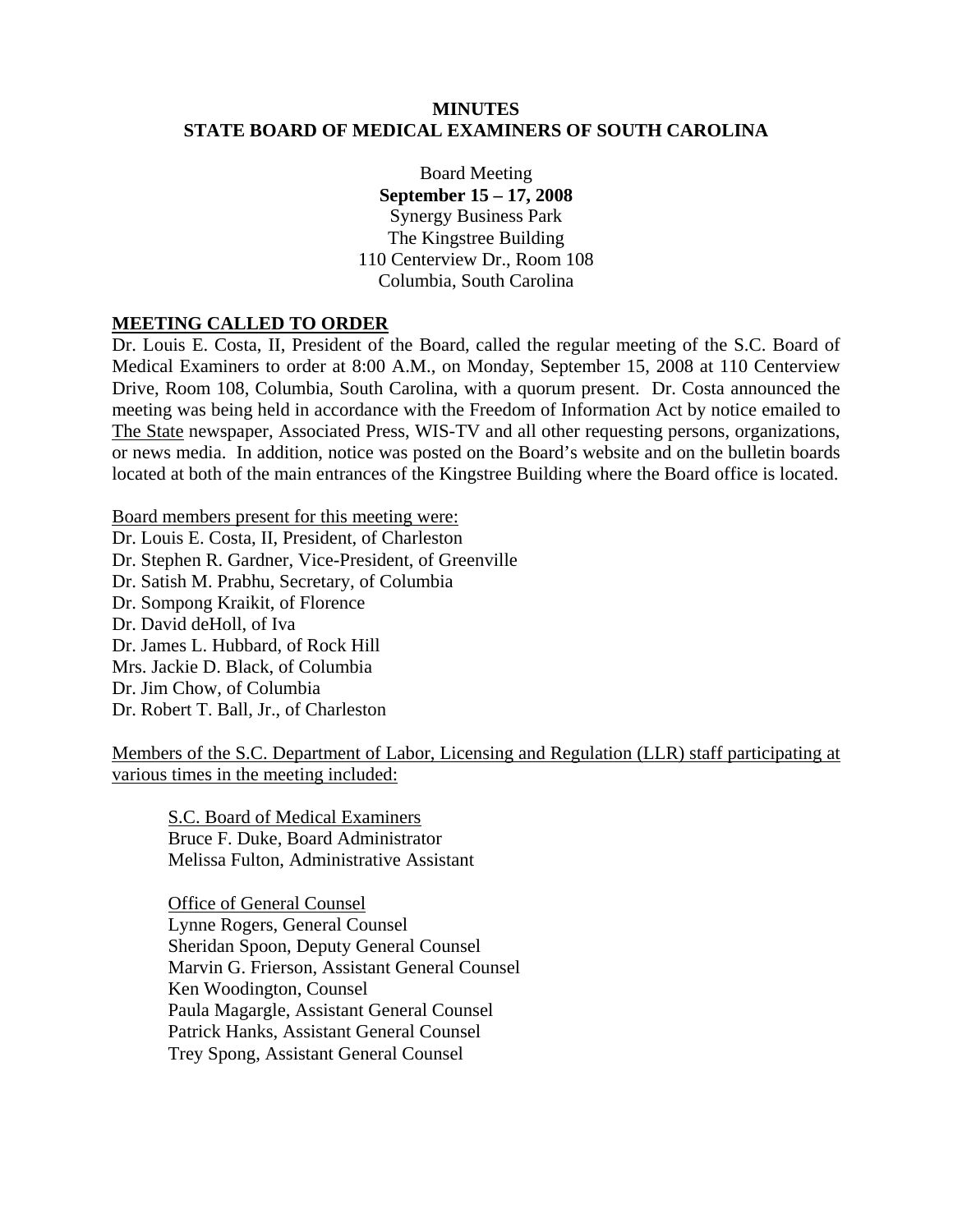Professional and Occupational Licensing (POL) Division Shirley Robinson, Hearing Counsel James Saxon, Hearing Counsel

\_\_\_\_\_\_\_\_\_\_\_\_\_\_\_\_\_\_\_\_\_\_\_\_\_\_\_\_\_\_\_\_\_\_\_\_\_\_\_\_\_\_\_\_\_\_\_\_\_\_\_\_\_\_\_\_\_\_\_\_\_\_\_\_\_\_\_\_\_\_\_\_\_

Office of Health and Medically Related Professions Rion Alvey, Assistant Deputy Director

# **REVIEW/APPROVAL OF AGENDA**

An agenda for this meeting was reviewed and approved.

# **REVIEW/APPROVAL OF MINUTES FROM MAY 2008 BOARD MEETING:**

# **A motion was made to approve the Minutes. Dr. Gardner seconded the motion and it was unanimously passed.**

# **FINAL ORDER HEARINGS**

**A motion was made and passed for the Board to go into Executive Session to conduct Final Order Hearings.** Each hearing was held in Executive Session, and a transcript of each hearing, as well as the Board's Final Order, are on file at the Board Office. No votes were made or actions taken while the Board was in Executive Session. **A motion was made and passed to return to Public Session and the Board voted on the following sanctions after each Final Order Hearing:**

**Final Order Hearing 2007-55**

**A motion was made that the Board accept the private agreement as presented. The motion was seconded by Dr. Gardner. Dr. deHoll, Dr. Gardner, Dr. Costa, Ms. Black and Dr. Ball voted to accept the agreement. Dr. Prabhu, Dr. Kraikit and Dr. Chow voted against the motion.** 

**The motion carries.**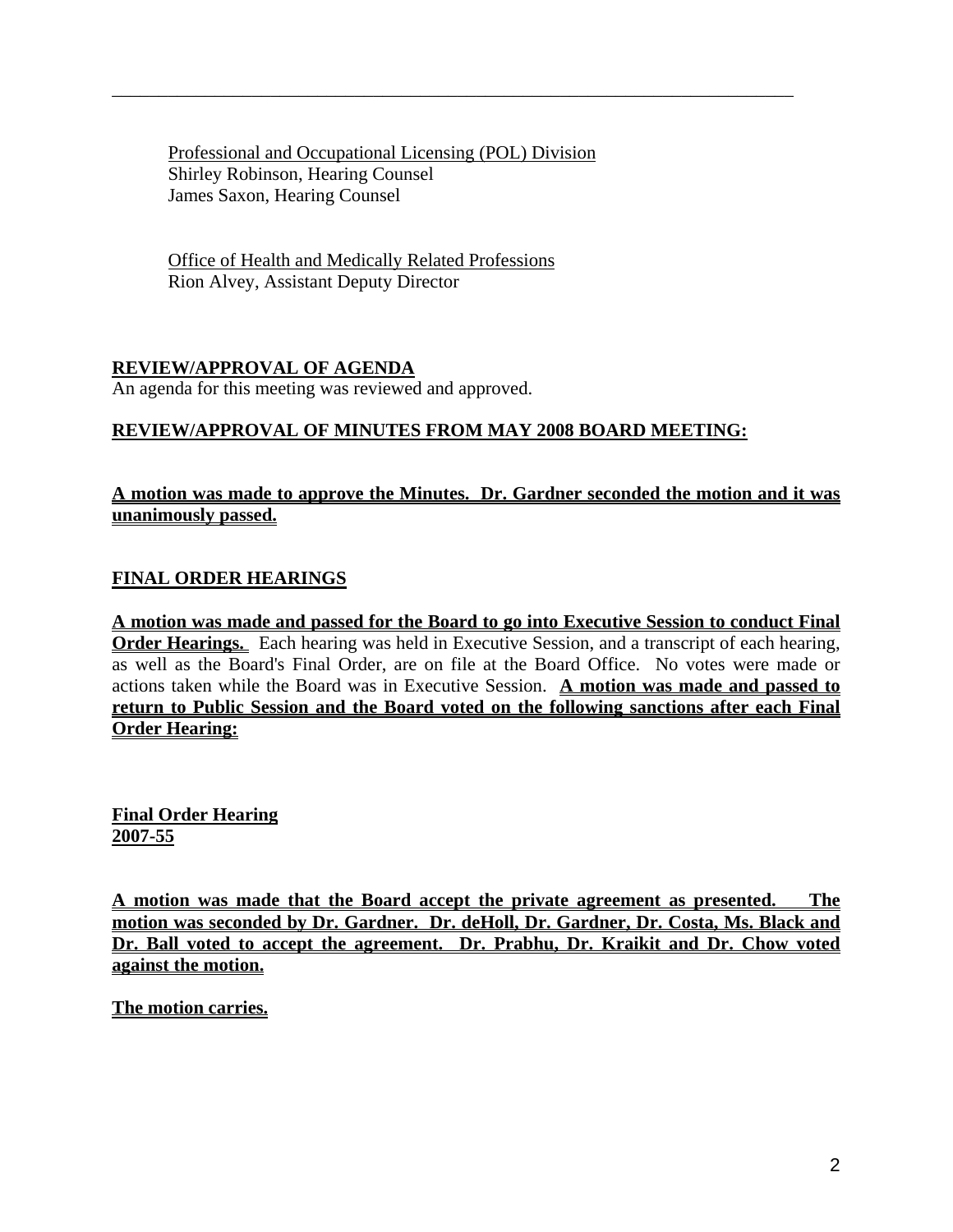# **Final Order Hearing 2007-124**

# **A motion was made that was seconded by Dr. Chow and unanimously passed to approve the following sanction:**

\_\_\_\_\_\_\_\_\_\_\_\_\_\_\_\_\_\_\_\_\_\_\_\_\_\_\_\_\_\_\_\_\_\_\_\_\_\_\_\_\_\_\_\_\_\_\_\_\_\_\_\_\_\_\_\_\_\_\_\_\_\_\_\_\_\_\_\_\_\_\_\_\_

- 1. The Respondent has violated the Medical Practice Act.
- 2. Public reprimand
- 3. Respondent must pay fine in the amount of \$5,000.00 within 1 year.
- 4. Suspension stayed upon payment of fine and enrollment with RPP
- 5. Respondent must continue compliance with restrictions recommended by Dr. Gene Abel and continue participation with RPP for no less than five years.

### **All Board members in favor and Motion carries.**

### **FINAL ORDER HEARING 2002-256 2006-0490**

### **A motion was made that was seconded by Dr. deHoll and unanimously passed to approve the following sanction:**

1. Dismissal with letter of concern

#### **All Board members in favor and Motion carries.**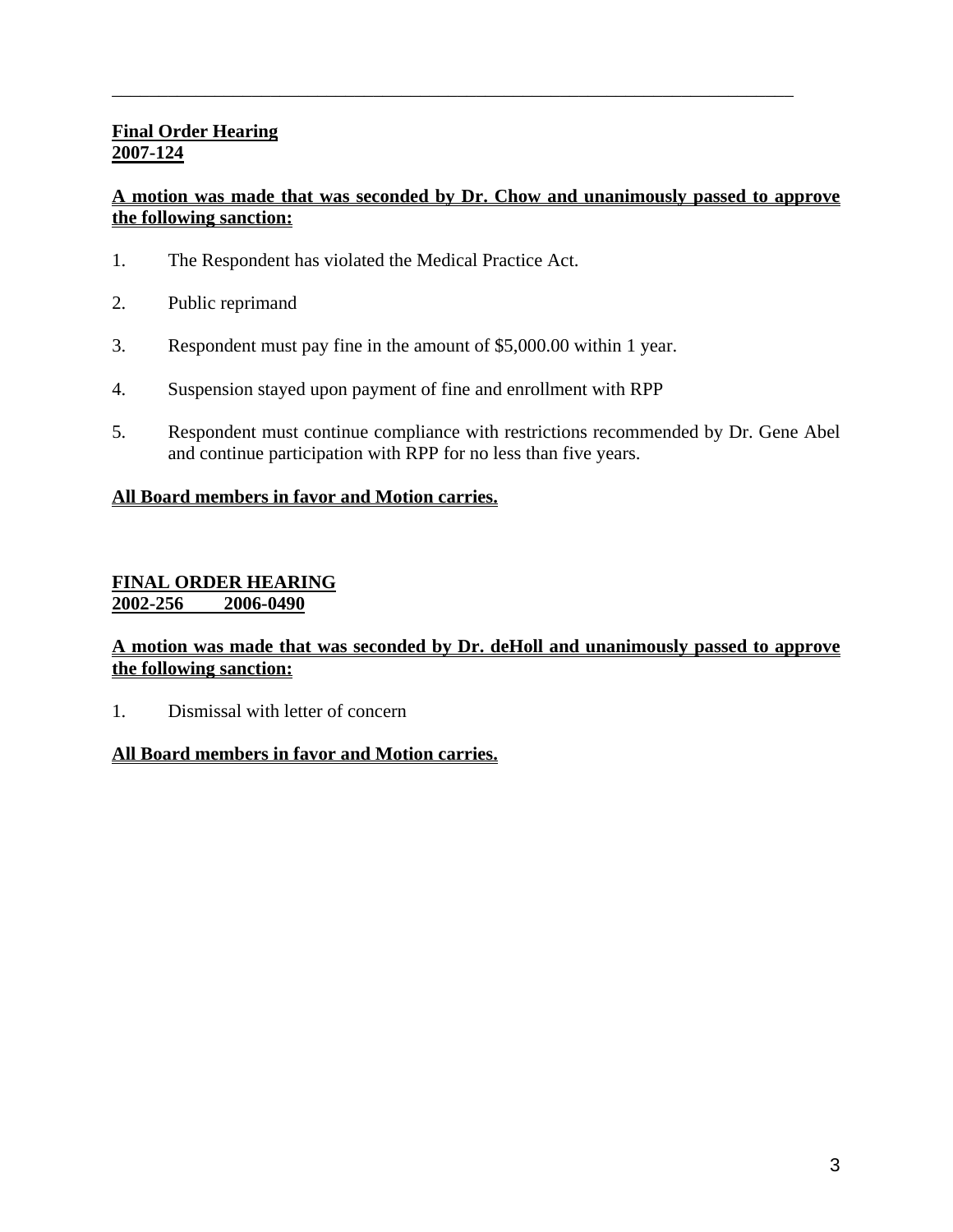## **FINAL ORDER HEARING 2003-167**

# **A motion was made that was seconded by Ms. Black and unanimously passed to approve the following sanction:**

\_\_\_\_\_\_\_\_\_\_\_\_\_\_\_\_\_\_\_\_\_\_\_\_\_\_\_\_\_\_\_\_\_\_\_\_\_\_\_\_\_\_\_\_\_\_\_\_\_\_\_\_\_\_\_\_\_\_\_\_\_\_\_\_\_\_\_\_\_\_\_\_\_

- 1. The Respondent has violated the Medical Practice Act.
- 2. Public reprimand
- 3. Respondent must pay court costs in the amount of \$1026.00 within one year.
- 4. Respondent is required to take a Board approved course in records-keeping and a course in pain management of no less than 50 hours of CME within one year.

#### **All Board members in favor and Motion carries.**

### **Final Order Hearing 2004-169**

**Ms. Black and Dr. Chow recused themselves.**

#### **A motion was made that was seconded by Dr. Ball and unanimously passed to approve the following: The board agrees with the panel report and accepts it. Sanctions as follows:**

- **1. Public Reprimand**
- **2. Respondent required to take courses approved by the Board on recognition of post-op wound infection and appropriate antibiotic prescribing.**

#### **Dr. Costa abstained. All other Board members in favor and Motion carries.**

#### **Office of General Counsel Report – Lynne Rogers**

**A motion was made and passed for the Board to go into Executive Session to review the General Counsel reports. No votes were made or actions taken while the Board was in Executive Session.**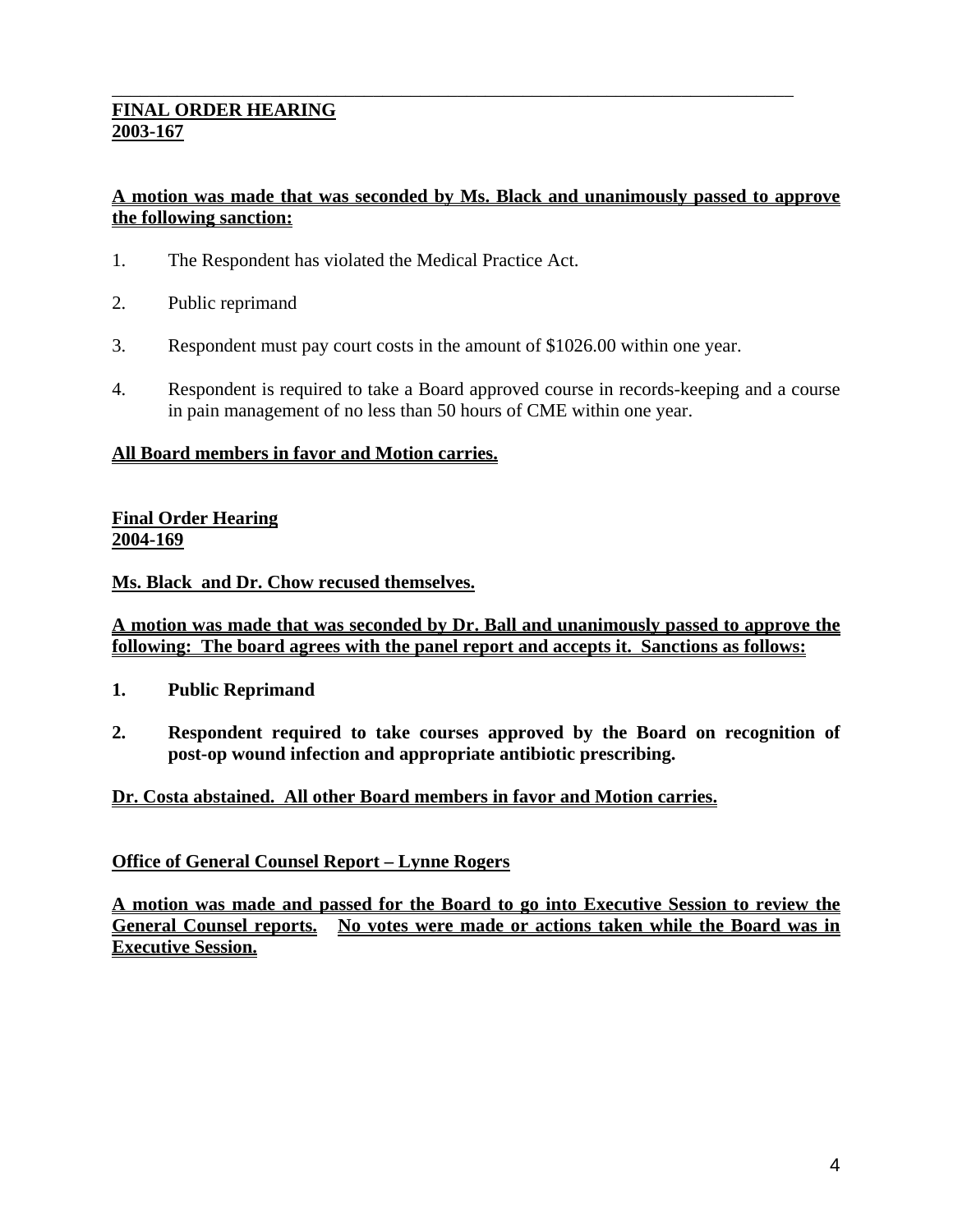#### **Dismissals**

**A motion was made that was seconded by Dr. deHoll and unanimously passed to approve the following cases for dismissal pursuant to the recommendation of LLR's General Counsel that there is a lack of sufficient evidence to warrant a formal complaint:**

\_\_\_\_\_\_\_\_\_\_\_\_\_\_\_\_\_\_\_\_\_\_\_\_\_\_\_\_\_\_\_\_\_\_\_\_\_\_\_\_\_\_\_\_\_\_\_\_\_\_\_\_\_\_\_\_\_\_\_\_\_\_\_\_\_\_\_\_\_\_\_\_\_

### **Cases 1 through 89.**

# **LETTERS OF CAUTION**

**A motion was made that was seconded by Dr. Costa and unanimously passed to issue a Letter of Caution in the following cases:**

**Cases 101 through 111.** 

### **FORMAL COMPLAINTS**

**A motion was made that was seconded by Dr. Costa and unanimously passed to authorize the issuance of a Formal Complaint pursuant to the recommendation of LLR's General Counsel that there is sufficient evidence to warrant formal proceeding in the following cases:**

**Cases 90 through 98.** 

### **CASES ON APPEAL**

In Executive Session, the Board reviewed the cases that are now on appeal and received specific briefings from Mrs. Rogers.

## **COMPLIANCE REPORT**

The Board received as information a list of monitoring cases that have been determined as being non-compliant. The Office of General Counsel is currently working on these cases to bring them up-to-date.

#### **LICENSEES BEING MONITORED**

The Board received as information a list of all the licensees currently being monitored by the Board.

#### **RECESS AND RECONVENE**

The Board recessed at 7:30 P.M. and reconvened Tuesday, September 16, 2008 at 8:00 A.M. with a quorum present.

Mrs. Black was not present.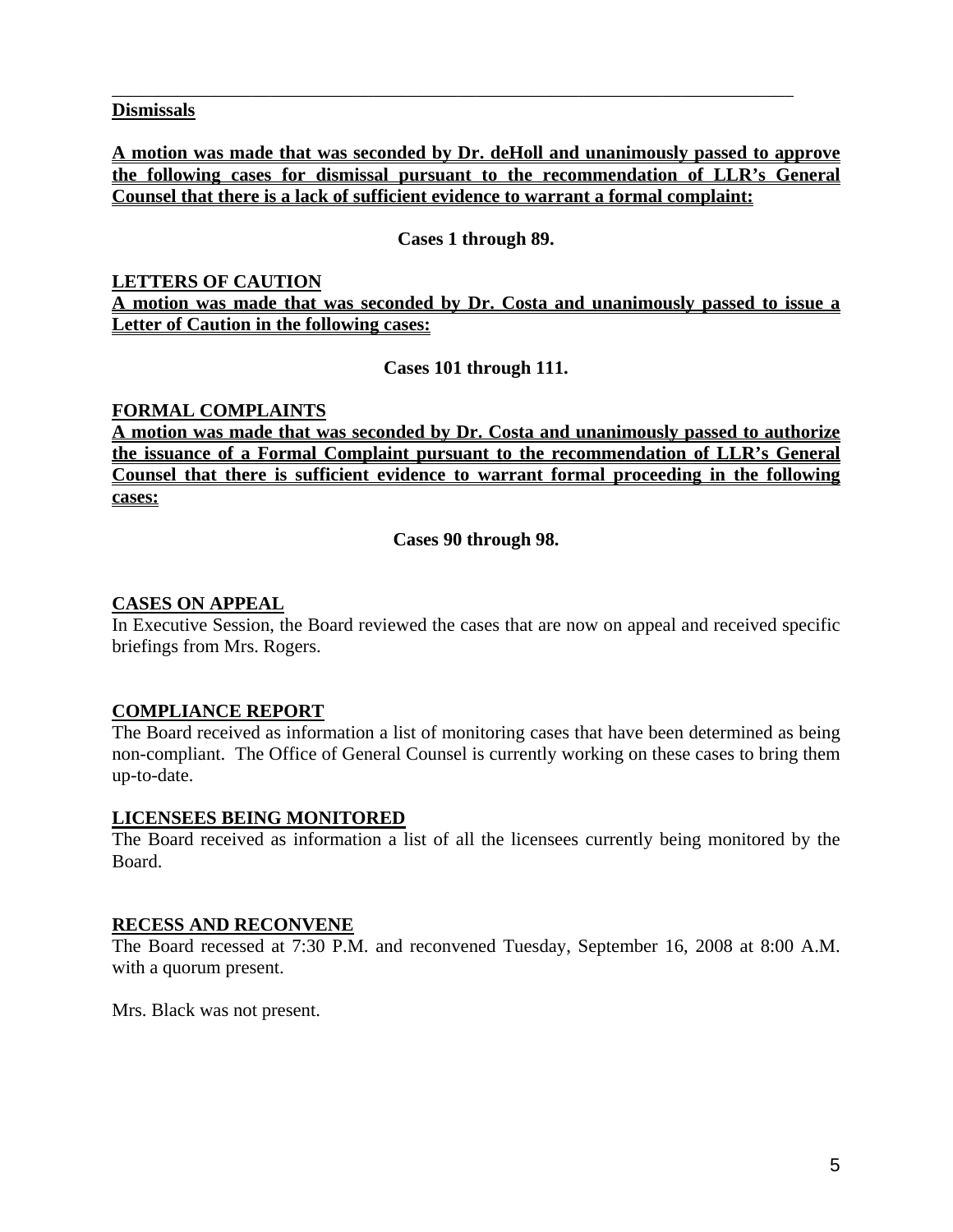**Request to be released from Terms and Conditions 2006-496** 

**A motion was made to drop the continued participation in RPP contingent upon Respondent entering into a private agreement to continue care with a psychiatrist who must provide the Board with twice a year reports. This agreement will be terminated upon the recommendation of the treating psychiatrist. The motion was seconded by Dr. Ball and unanimously passed.**

\_\_\_\_\_\_\_\_\_\_\_\_\_\_\_\_\_\_\_\_\_\_\_\_\_\_\_\_\_\_\_\_\_\_\_\_\_\_\_\_\_\_\_\_\_\_\_\_\_\_\_\_\_\_\_\_\_\_\_\_\_\_\_\_\_\_\_\_\_\_\_\_\_

## **Sara Ratner, of CVS CAREMARK**

Presentation on "Minute Clinics" and request to Increase physician-nurse practitioner oversight from 3:1 to 4:1

A request was made for the Board to grant this request. The Board advised that they would take it under consideration. The Board made a motion to deny the request. The motion was seconded by Dr. Kraikit. All in favor. The Executive committee is to draft response to CVS denying their request.

## **Request to be released from Terms and Conditions 2006-452**

**A motion was made to release Respondent from his current agreement upon satisfactory review by the Board president of his last report from his psychiatrist. The motion was seconded by Dr. Chow and unanimously passed.**

**Gary B. Slaughter, M.D., of Charlotte, NC Applicant for Licensure**

**A motion was made to grant an unrestricted License pending interview and meeting the remainder of the licensing criteria. Motion was seconded by Dr.Chow. All in favor.** 

**Motion Carries.**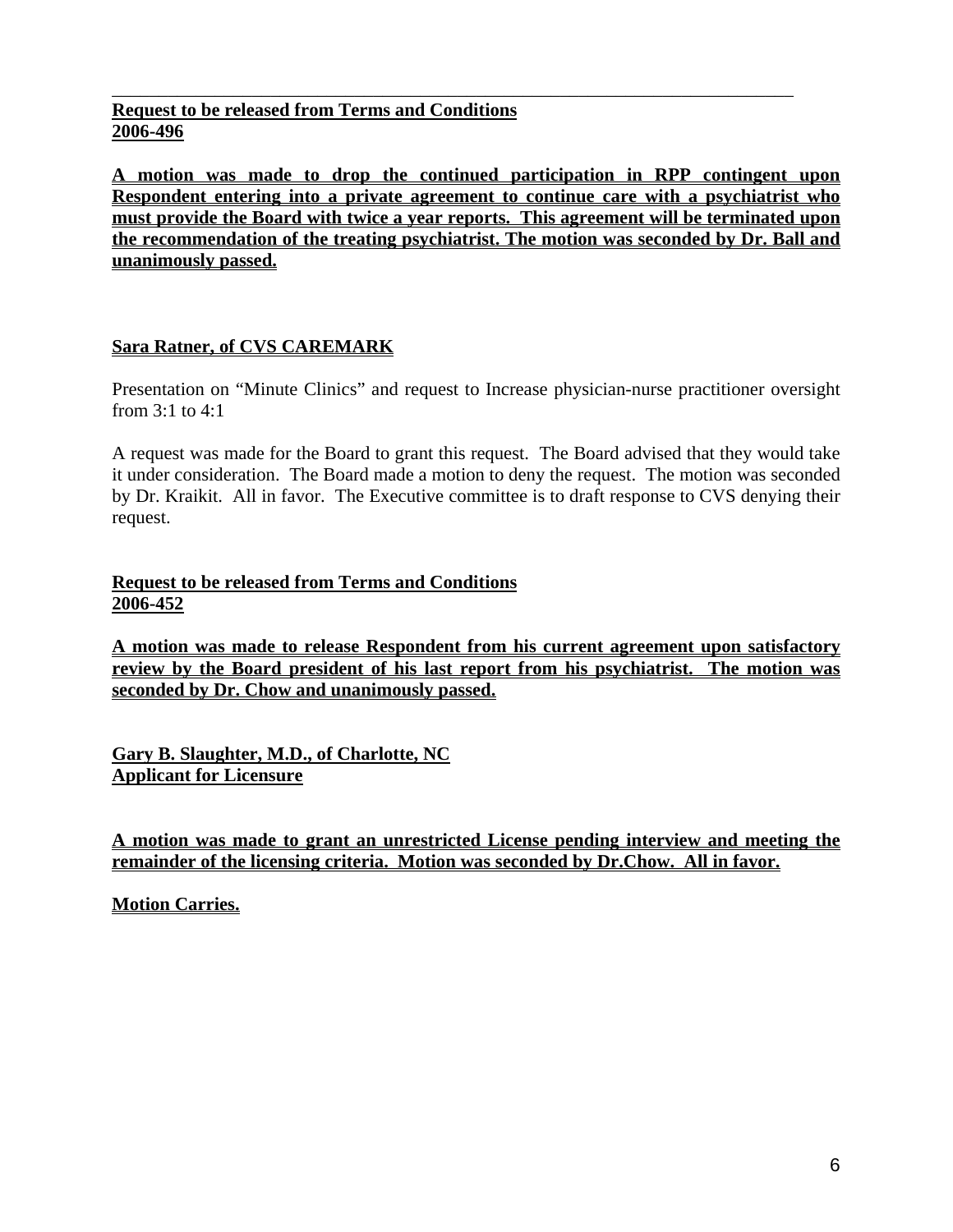### **Final Order Hearing 2004-29**

## **A motion was made to accept the panel report and dismiss with a letter of concern. Motion was seconded by Dr. Ball. All in favor.**

\_\_\_\_\_\_\_\_\_\_\_\_\_\_\_\_\_\_\_\_\_\_\_\_\_\_\_\_\_\_\_\_\_\_\_\_\_\_\_\_\_\_\_\_\_\_\_\_\_\_\_\_\_\_\_\_\_\_\_\_\_\_\_\_\_\_\_\_\_\_\_\_\_

# **Motion Carries.**

# **Final Order Hearing 2007-287**

# **A motion was made that was seconded by Dr. Ball and unanimously passed to approve the following sanction:**

- 1. The Respondent has violated the Medical Practice Act.
- 2. Public Reprimand
- 3. Suspension will be lifted contingent on signing a private agreement to continue with RPP for five more years.

#### **Motion carries.**

**Steven M. Diamond, D.O., of Bethlehem, PA Applicant for Licensure**

**A motion was made to grant an unrestricted License pending interview and meeting the remainder of the licensing criteria. Motion was seconded by Dr.Costa. All in favor.** 

**Motion Carries.**

**Pradeep K. Narotam, of Terre Haute, IN Applicant for Licensure**

**A motion was made to allow the Respondent to withdraw his application. Motion was seconded by Dr.Costa. All in favor.** 

**Motion Carries.**

**Ram K. Thinakkal, M.D., of Irving, TX Applicant for Licensure**

Applicant to appear at later Board meeting.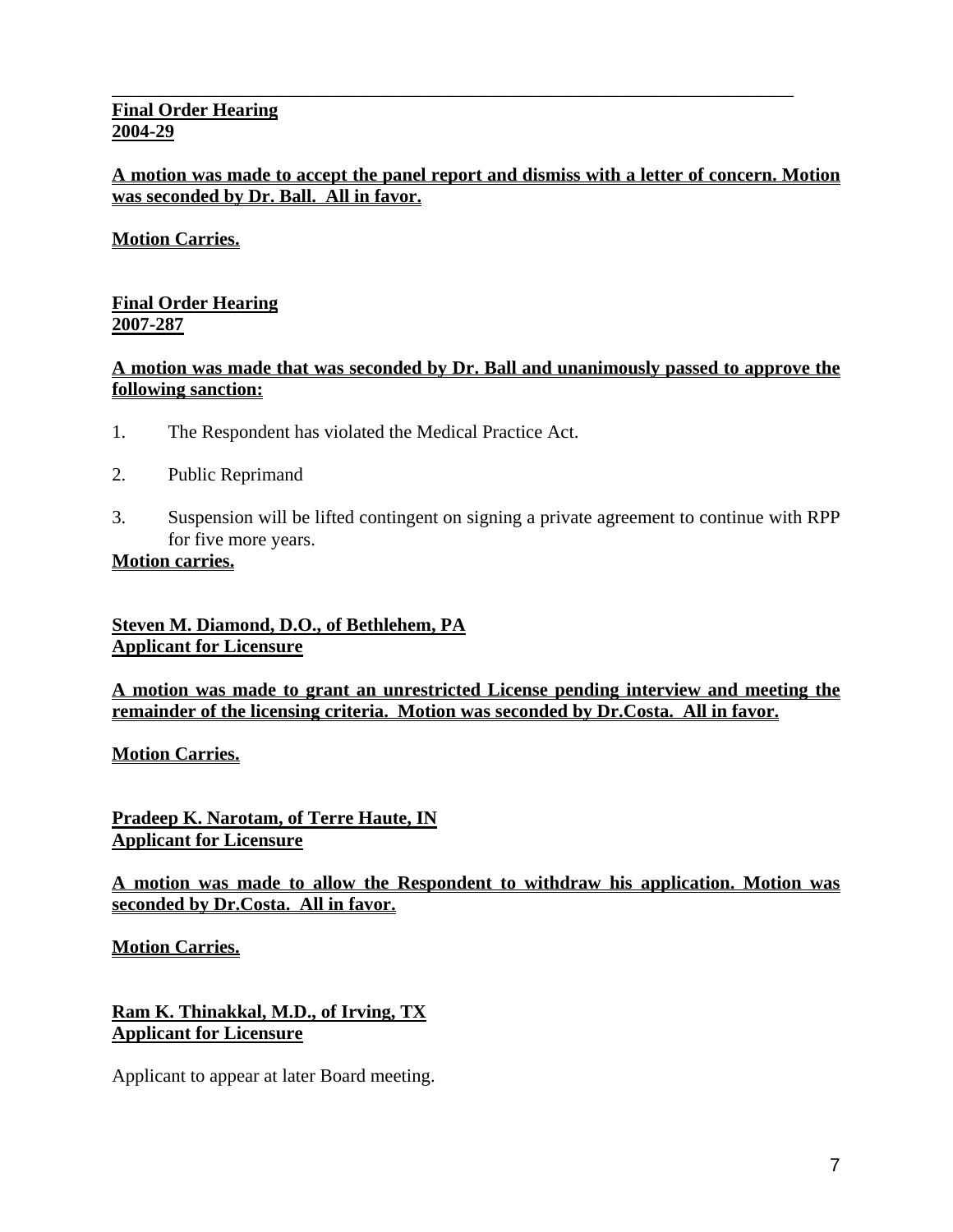## **RECESS AND RECONVENE**

The Board recessed at 6:00 P.M. and reconvened Wednesday, September 17, 2008 at 8:00 A.M. with a quorum present.

\_\_\_\_\_\_\_\_\_\_\_\_\_\_\_\_\_\_\_\_\_\_\_\_\_\_\_\_\_\_\_\_\_\_\_\_\_\_\_\_\_\_\_\_\_\_\_\_\_\_\_\_\_\_\_\_\_\_\_\_\_\_\_\_\_\_\_\_\_\_\_\_\_

#### **FINAL ORDER HEARING 2002-259**

## **A motion was made that was seconded by Dr. Ball and unanimously passed to approve the following sanction:**

- 1. The Respondent has violated the Medical Practice Act.
- 2. Public Reprimand
- 3. Respondent must pay court costs of \$789.95 within six months.

#### **Motion carries.**

#### **FINAL ORDER HEARING 2006-449**

### **A motion was made that was seconded by Dr. deHoll and unanimously passed to approve the following sanction:**

- 1. The Respondent has violated the Medical Practice Act.
- 2. Suspension of license stayed upon payment of fine in the amount of \$3,000.00 and court costs.
- 3. Respondent can petition the Board to lift the suspension upon completion of DEA, DHEC probation.
- 4. Respondent must also complete a Board approved prescribing course within six months.

#### **Motion carries.**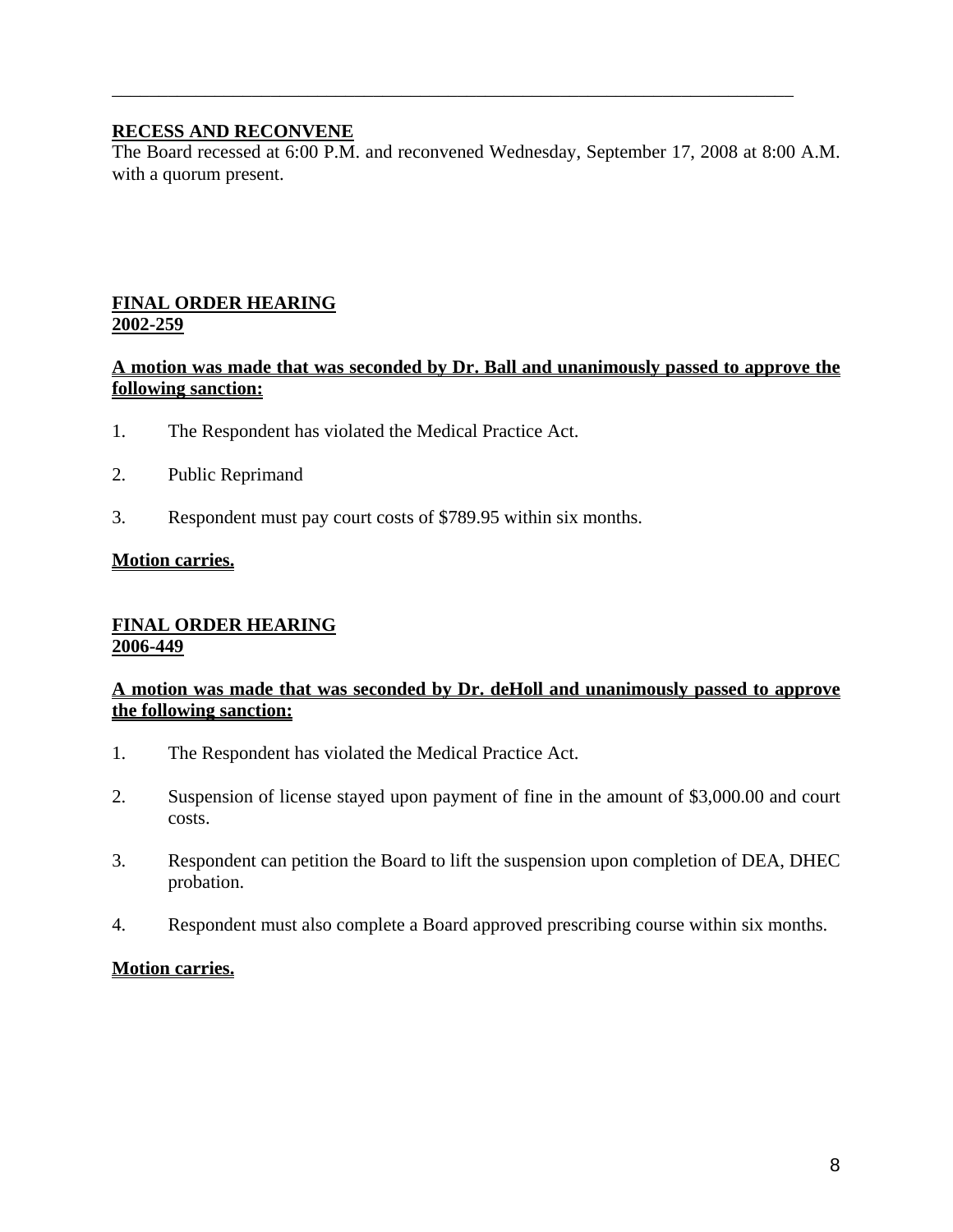## **Request to have license reinstated**

**A motion was made to reinstate petitioner's license once he meets on of the requirements of 40-47-40. Petitioner will also be required to sign a private agreement with the SC Medical Board to get approval of practice site if he intends to practice in SC. The motion was seconded by Dr. Ball and unanimously passed.**

\_\_\_\_\_\_\_\_\_\_\_\_\_\_\_\_\_\_\_\_\_\_\_\_\_\_\_\_\_\_\_\_\_\_\_\_\_\_\_\_\_\_\_\_\_\_\_\_\_\_\_\_\_\_\_\_\_\_\_\_\_\_\_\_\_\_\_\_\_\_\_\_\_

# **Phyllis Gresham, M.D., of Birmingham, AL – Request to have license reinstated**

**A motion was made to deny the request of the petitioner. The motion was seconded by Dr. Ball and unanimously passed.**

**S.C. RCP Advisory Committee Recommendations Patricia Blakely, Chairperson appeared before the Board to make recommendations from the committee for the Board's approval**

**Recommendations from the Respiratory Care Committee Meeting, July 11, 2008** 

**A Motion was made to accept the recommendations and was seconded by Dr. Ball and unanimously passed.** 

**S.C. Physician Assistant Committee Recommendations Reamer Bushardt, P.A., Chairperson appeared before the Board to make the recommendations from the committee for the Board's approval**

Recommendations from the PA Committee Meeting July 9, 2008 (Telephone Conference Call)

# **A Motion was made to accept the recommendations and was seconded by Dr. deHoll and unanimously passed.**

**S.C. Acupuncture Committee meeting recommendations. Meeting held July 4, 2008. Martin Herbkersman, Chairperson appeared before the Board to make the recommendations from the committee for the Board's approval**

**A Motion was made to accept the recommendations and was seconded by Dr. deHoll and unanimously passed.**